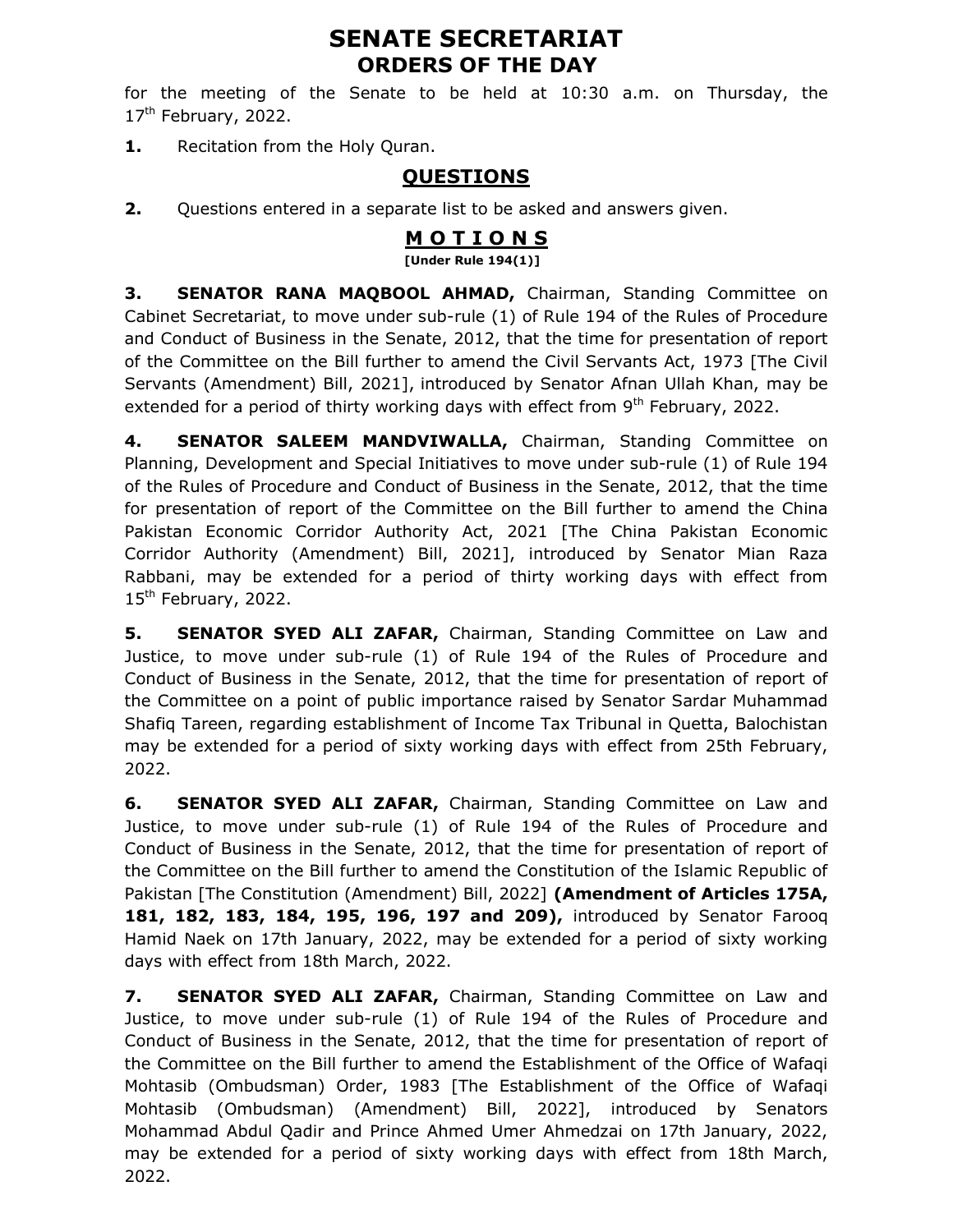8. SENATOR SYED ALI ZAFAR, Chairman, Standing Committee on Law and Justice, to move under sub-rule (1) of Rule 194 of the Rules of Procedure and Conduct of Business in the Senate, 2012, that the time for presentation of report of the Committee on the Bill further to amend the Constitution of the Islamic Republic of Pakistan [The Constitution (Amendment) Bill, 2022] (Amendment of Articles 1, 51, 59, 106, 154, 175A, 198 and 218), introduced by Senator Rana Mahmood ul Hassan on 17th January, 2022, may be extended for a period of sixty working days with effect from 18th March, 2022.

9. SENATOR SYED ALI ZAFAR, Chairman, Standing Committee on Law and Justice, to move under sub-rule (1) of Rule 194 of the Rules of Procedure and Conduct of Business in the Senate, 2012, that the time for presentation of report of the Committee on the Bill further to amend the Constitution of the Islamic Republic of Pakistan [The Constitution (Amendment) Bill, 2021] (Amendment of Article 37), introduced by Senator Mushtaq Ahmed on 15th November, 2021, may be extended for a period of sixty working days with effect from 29th March, 2022.

10. SENATOR SYED ALI ZAFAR, Chairman, Standing Committee on Law and Justice, to move under sub-rule (1) of Rule 194 of the Rules of Procedure and Conduct of Business in the Senate, 2012, that the time for presentation of report of the Committee on the Bill further to amend the Constitution of the Islamic Republic of Pakistan [The Constitution (Amendment) Bill, 2021] (Amendment of Articles 111, 140, 260 and 275), introduced by Senator Shahadat Awan on 15th November, 2021, may be extended for a period of sixty working days with effect from 29th March, 2022.

#### REPORTS OF THE STANDING COMMITTEES - PRESENTATION OF:

11. SENATOR RANA MAQBOOL AHMAD, Chairman, Standing Committee on Cabinet Secretariat, to present repot of the Committee on the Bill further to amend the Oil and Gas Regulatory Authority Ordinance, 2002 [The Oil and Gas Regulatory Authority (Amendment) Bill, 2022].

12. SENATOR RANA MAQBOOL AHMAD, Chairman, Standing Committee on Cabinet Secretariat, to present repot of the Committee on the Bill further to amend the Oil and Gas Regulatory Authority Ordinance, 2002 [The Oil and Gas Regulatory Authority (Second Amendment) Bill, 2022].

13. SENATOR MOHAMMAD HUMAYUN MOHMAND, Chairman, Standing Committee on National Health Services, Regulations and Coordination, to present repot of the Committee on the Bill to make the provisions for the establishment of the Allied Health Professionals Council [The Allied Health Professionals Council Bill, 2022].

14. SENATOR MOHSIN AZIZ, Chairman, Standing Committee on Interior, to present report of the Committee on the Bill further to amend the Code of Criminal Procedure, 1898 [The Code of Criminal Procedure (Amendment) Bill, 2022] (Amendment of sections 4, 408, 414A and substitution of sections 14 and 14A), introduced by Senator Irfan-ul-Haque Siddiqui on 17th January, 2022.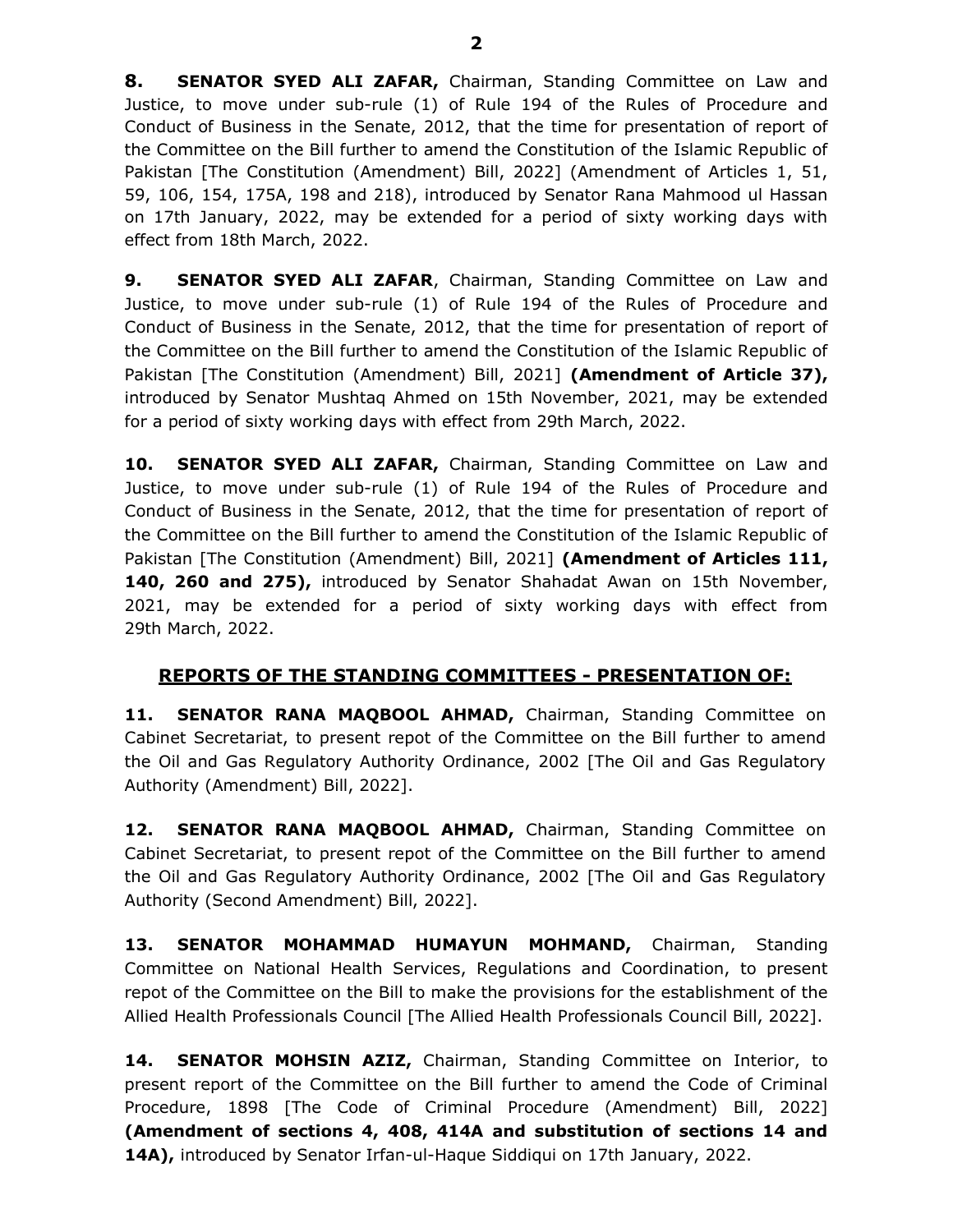15. SENATOR SARDAR MUHAMMAD SHAFIQ TAREEN, Chairman, Standing Committee on Science and Technology, to present report of the Committee on the Bill further to amend the Pakistan Standards and Quality Control Authority Act, 1996 [The Pakistan Standards and Quality Control Authority (Amendment) Bill, 2022] introduced by Senator Kauda Babar on 14th February, 2022.

16. SENATOR WALID IQBAL, Chairman, Standing Committee on Human Rights, to present report of the Committee on a point of public importance raised by Senators Fida Muhammad and Mushtaq Ahmed on  $10<sup>th</sup>$  November, 2021, regarding target killings of social worker and media person in Malakand.

#### LEGISLATIVE BUSINESS

17. MR. ZAHEER-UD-DIN BABAR AWAN, Adviser to the Prime Minister on Parliamentary Affairs, to move that the Bill further to amend the Oil and Gas Regulatory Authority Ordinance, 2002 [The Oil and Gas Regulatory Authority (Amendment) Bill, 2022], as reported by the Standing Committee, be taken into consideration, at once.

18. MR. ZAHEER-UD-DIN BABAR AWAN, Adviser to the Prime Minister on Parliamentary Affairs, to move that the Bill further to amend the Oil and Gas Regulatory Authority Ordinance, 2002 [The Oil and Gas Regulatory Authority (Amendment) Bill, 2022], be passed.

19. MR. ZAHEER-UD-DIN BABAR AWAN, Adviser to the Prime Minister on Parliamentary Affairs, to move that the Bill further to amend the Oil and Gas Regulatory Authority Ordinance, 2002 [The Oil and Gas Regulatory Authority (Second Amendment) Bill, 2022], as reported by the Standing Committee, be taken into consideration, at once.

20. MR. ZAHEER-UD-DIN BABAR AWAN, Adviser to the Prime Minister on Parliamentary Affairs, to move that the Bill further to amend the Oil and Gas Regulatory Authority Ordinance, 2002 [The Oil and Gas Regulatory Authority (Second Amendment) Bill, 2022], be passed.

21. MR. ZAHEER-UD-DIN BABAR AWAN, Adviser to the Prime Minister on Parliamentary Affairs, to move that the Bill to make the provisions for the establishment of the Allied Health Professionals Council [The Allied Health Professionals Council Bill, 2022], as reported by the Standing Committee, be taken into consideration, at once.

22. MR. ZAHEER-UD-DIN BABAR AWAN, Adviser to the Prime Minister on Parliamentary Affairs, to move that the Bill to make the provisions for the establishment of the Allied Health Professionals Council [The Allied Health Professionals Council Bill, 2022], be passed.

## CALLING ATTENTION NOTICES

23. SENATORS TAJ HAIDER AND KESHOO BAI, to draw attention of the Minister for Aviation towards the non-availability of PIA flights between Karachi and Mai Bakhtawar International Airport, Tharparkar.